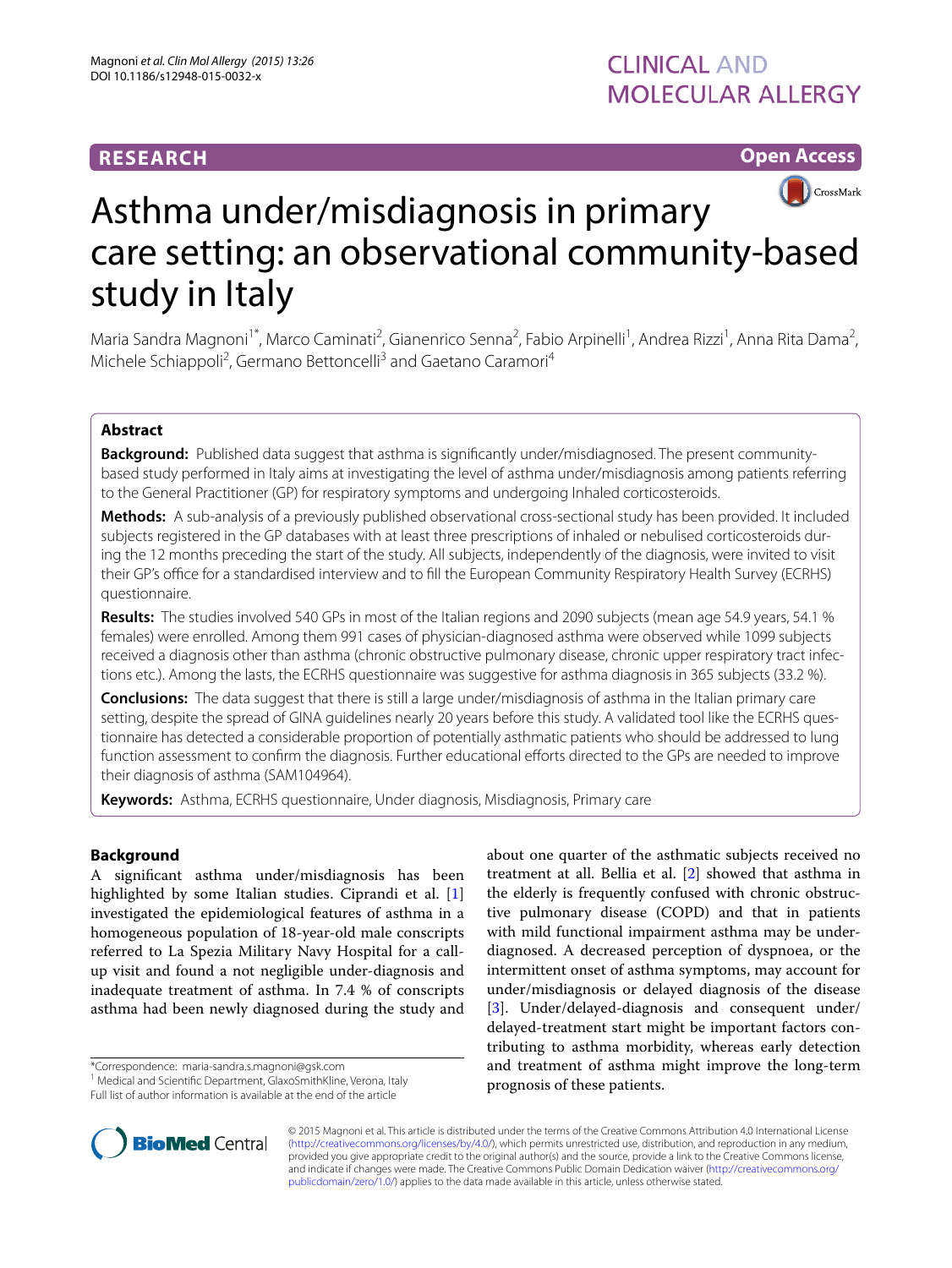The European Community Respiratory Health Survey (ECRHS) questionnaire has been proposed as a validated tool useful in identifying asthmatic patients  $[4-6]$  $[4-6]$  $[4-6]$ . The aim of the present community-based study was to investigate the level of asthma under/misdiagnosis in a primary care setting, by comparing physician diagnosis and the ECRHS questionnaire results. Patients undergoing inhaled corticosteroids (ICS) for a physician-diagnosed respiratory disease other than asthma were included as the study population. The results are reported as a sub-analysis of a previously published observational cross-sectional study [\[7](#page-3-5)].

## **Methods**

Full details of the study design and patient population have been reported elsewhere [[7](#page-3-5)] and are summarised here.

### **Study design**

A multicentre, observational cross-sectional study involving of 540 Italian General Practitioners (GPs) has been conducted. The protocol was approved by the Ethic Committee of the Italian Society of General Medicine (SIMG; [http://www.simg.it\)](http://www.simg.it). Written informed consent was obtained by each patient before the inclusion into the study. Invitation to participate to the study was sent to all the GPs owning a computerised patient database according to the information stored in the archive of the European School of General Medicine (Scuola Europea di Medicina Generale, SEMG, Firenze, Italy).

Adult patients ( $\geq$ 18-years old) diagnosed with a respiratory disease and receiving at least 3 prescriptions of inhaled corticosteroids (ICS) during the previous 12 months (metered-dose inhaler -MDI-, dry powder inhaler -DPIor nebulise) were enrolled. A concomitant prescription including long-acting beta2 agonists and/or theophylline and/or nedocromil or sodium cromoglycate, and/or antileukotrienes, and/or anticholinergic drugs was considered as an exclusion criterion, as usually these drugs are specifically and unequivocally prescribed for asthma or COPD.

This study was performed from September 2005 to January 2006. Every participating physician was requested to retrospectively select the last ten eligible consecutive patients since the study beginning date.

The selected patients were invited to perform a followup visit and to fill in an ECRHS respiratory symptom questionnaire. The first page contains validated questions on the presence of asthma and asthma-like symptoms, frequency of asthma attacks, age at onset and remission of asthma, doctor diagnosis of asthma, presence of chronic cough and phlegm, and smoking habits. The second page collects information on the last 12 months about: indirect costs (number of working days lost and number of impaired general activity days resulting from

asthma); type and frequency of doctor visits and laboratory tests performed because of asthma; frequency of hospital admissions and emergency department (ED) visits resulting from asthma; treatment; type of prescription (when needed or for daily use)  $[4-6]$  $[4-6]$ . A subject with a questionnaire positive for respiratory symptoms (wheezing, nocturnal chest tightness, attack of breathlessness after activity at rest or at night; or 1 asthma attack) was considered a subject with current asthma.

# **Results**

Overall a response rate of 89 % was recorded corresponding to 2090 subjects (mean age 54.9 years, 54.1 % females). Among these subjects, according to the physician diagnosis 991 were affected by asthma and 1099 suffered from a respiratory disease other than asthma.

Table [1](#page-1-0) shows demographic and clinical data of enrolled patients: comorbidities, such as cardiovascular diseases, are more frequently reported in patients with diagnosis other than asthma, whereas the prevalence of allergic disorders is higher in patients with asthma.

In patients diagnosed with a respiratory disease other than asthma, COPD was the most frequently reported (21.7 %), followed by not specified upper respiratory tract infections (12.2 %), chronic or acute bronchitis (11.5 %). Overall, upper respiratory symptoms and/or signs were present in around 40 % of these patients, classified as allergic or vasomotor rhinitis, chronic otitis/sinusitis, not specified otitis/sinusitis, not specified rhinitis, not specified acute upper respiratory tract infections and not specified upper respiratory tract infections. In 4.9 % other different respiratory diseases were reported.

<span id="page-1-0"></span>**Table 1 Main characteristics of the patients with diagnosis with diagnosis other than asthma [N = 1099]**

|                                      | N(%)          | 95 % IC       |
|--------------------------------------|---------------|---------------|
| Mean age [years (SD)]                | 58.4 (18.3)   |               |
| Mean age at diagnosis of asthma (SD) |               |               |
| Female [n (%)]                       | 590 (53.7)    | $50.6 - 56.6$ |
| Smoking habits                       |               |               |
| Non smokers [n (%)]                  | 614 (55.9)    | 52.8-58.8     |
| Past smokers [n (%)]                 | 199 (18.1)    | $15.8 - 20.5$ |
| Current smokers [n (%)]              | 277(25.2)     | $22.6 - 27.8$ |
| Smoking history, mean years (SD)     | $(14.1)$ 10.8 |               |
| Concomitant diseases                 |               |               |
| Cardiovascular                       | 445 (40.5)    | $37.5 - 43.4$ |
| Respiratory                          | 119 (10.8)    | $9.0 - 12.8$  |
| Ear nose and throat (ENT)            | 171 (15.6)    | $13.4 - 17.8$ |
| Allergy                              | 103 (9.4)     | $7.7 - 11.2$  |
| Spirometry                           | 181 (16.5)    | $14.3 - 18.7$ |

% accounting also for missing data

Missing data: smoking habits  $= 20$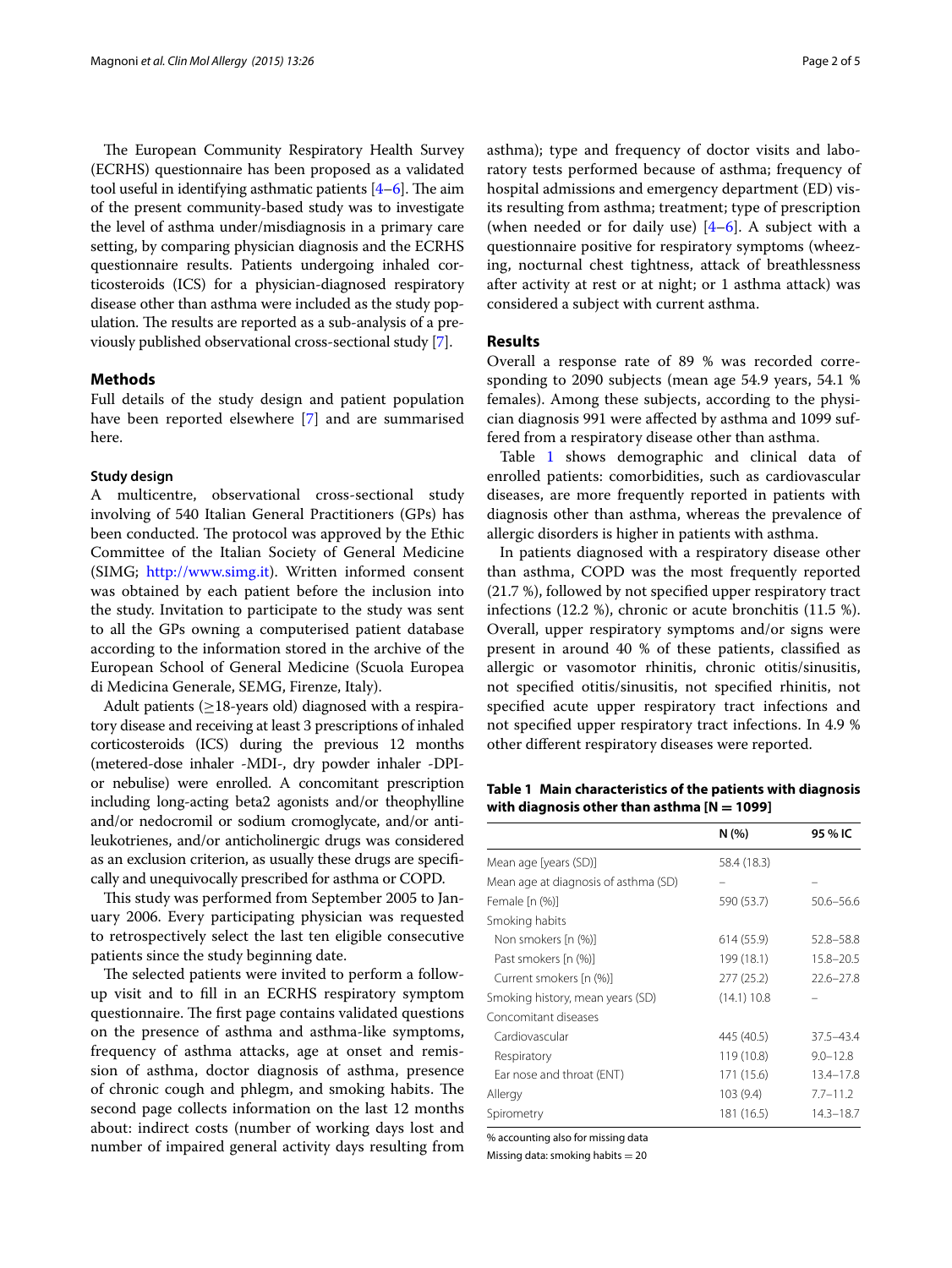Among patients diagnosed with a respiratory disease different from asthma (1099), the ECRHS asthma questionnaire suggested asthma diagnosis in 365 (33.2 %) of them (Fig. [1\)](#page-2-0). The characteristics of this subgroup are reported in Table [2.](#page-2-1) Most diagnoses (about 60 %) were related to chronic obstructive lung diseases, bronchitis (chronic or acute bronchitis), whereas around 20 % were related to high respiratory airways (acute or chronic upper respiratory tract infections, allergic or vasomotor rhinitis, otitis/sinusitis). Of note, only 16.5 % of patients had undergone lung function assessment in the last 12 months. In particular, less than 30 % of asthmatic patients according to the ECRHS questionnaire and 38.6 % of physician-diagnosed asthmatic patients under-went spirometry (Table [1](#page-1-0)).

# **Discussion**

Our study highlights that according to the ECRHS results, asthma should be highly suspected in 33.2 % in patients diagnosed with a respiratory disease different from asthma by their GP and undergoing ICS treatment. Furthermore only 16.5 % of the overall study population had undergone lung function assessment in the last 12 months, despite suffering from a physician-diagnosed respiratory disease.

The results of our study show a poor accordance between physician-reported and ECRHS questionnairerelated asthma diagnosis. Assuming the good sensibility and specificity of the ECRHS questionnaire, the results confirm that Italian GPs do not optimally recognise

<span id="page-2-0"></span>

<span id="page-2-1"></span>**Table 2 Diagnosis reported in the GP data base of the 365 subjects identified as asthmatics by ECRHS questionnaire**

| <b>Diagnosis</b>                               | Patients (n) | $\%$  |
|------------------------------------------------|--------------|-------|
| COPD                                           | 128          | 35.1  |
| Chronic bronchitis or acute bronchitis         | 53           | 14.5  |
| Respiratory symptoms or signs                  | 47           | 12.9  |
| Upper respiratory tract infections (n.s.)      | 21           | 5.8   |
| Acute bronchitis                               | 20           | 5.5   |
| Bronchitis n.s.                                | 15           | 4.1   |
| Allergic or vasomotor rhinitis                 | 11           | 3.0   |
| Chronic upper respiratory tract infections     | 10           | 2.7   |
| Chronic otitis/sinusitis                       | 10           | 2.7   |
| Acute upper respiratory tract infections (n.s) | 10           | 2.7   |
| Otitis/sinusitis (n.s.)                        | 8            | 2.2   |
| Other respiratory diseases                     | 32           | 8.8   |
| Total                                          | 365          | 100.0 |

*n*.*s*. not specified

respiratory symptoms as asthma manifestations. This finding is in agreement with previous studies, showing that 7.4 % of enrolled subjects had been newly diagnosed with asthma during the study and about one quarter of the asthmatic subjects received no treatment at all [[1\]](#page-3-0).

It is not surprising that in our cohort of patients, selected on the basis of ICS use, many of them had a diagnosis different from asthma. In Italy, patients with COPD, acute and chronic bronchitis, acute upper respiratory tract infections, rhinitis or not well defined respiratory symptoms are extensively treated with ICS, as also reported in other studies, including a large-scale paediatric survey [\[8](#page-3-6)].

Among the patients identified as asthmatics according to ECRHS questionnaire, 35 % had a diagnosis of COPD in GP database, although around 56 % of them had never smoked. Distinguishing asthma from COPD is often problematic, particularly in smokers and older adults, and in a significant proportion of patients COPD and asthma features may coexist [[9\]](#page-4-0): spirometry, besides clinical history, could help to address the question of differential diagnosis, and it should always be performed in patients with respiratory symptoms. Nevertheless in our study less than 30 % of asthmatic patients according to the ECRHS questionnaire and 38.6 % of physiciandiagnosed asthmatic patients underwent lung function assessment during the previous 12 months. Limited prescription of lung function tests in general practice (physicians may not be fully familiar with the interpretation of results) and poor accessibility to spirometers, which are mostly available in the hospital setting due to lack of time to perform office spirometry (in most cases GPs in Italy do not have technical or nursing support), may account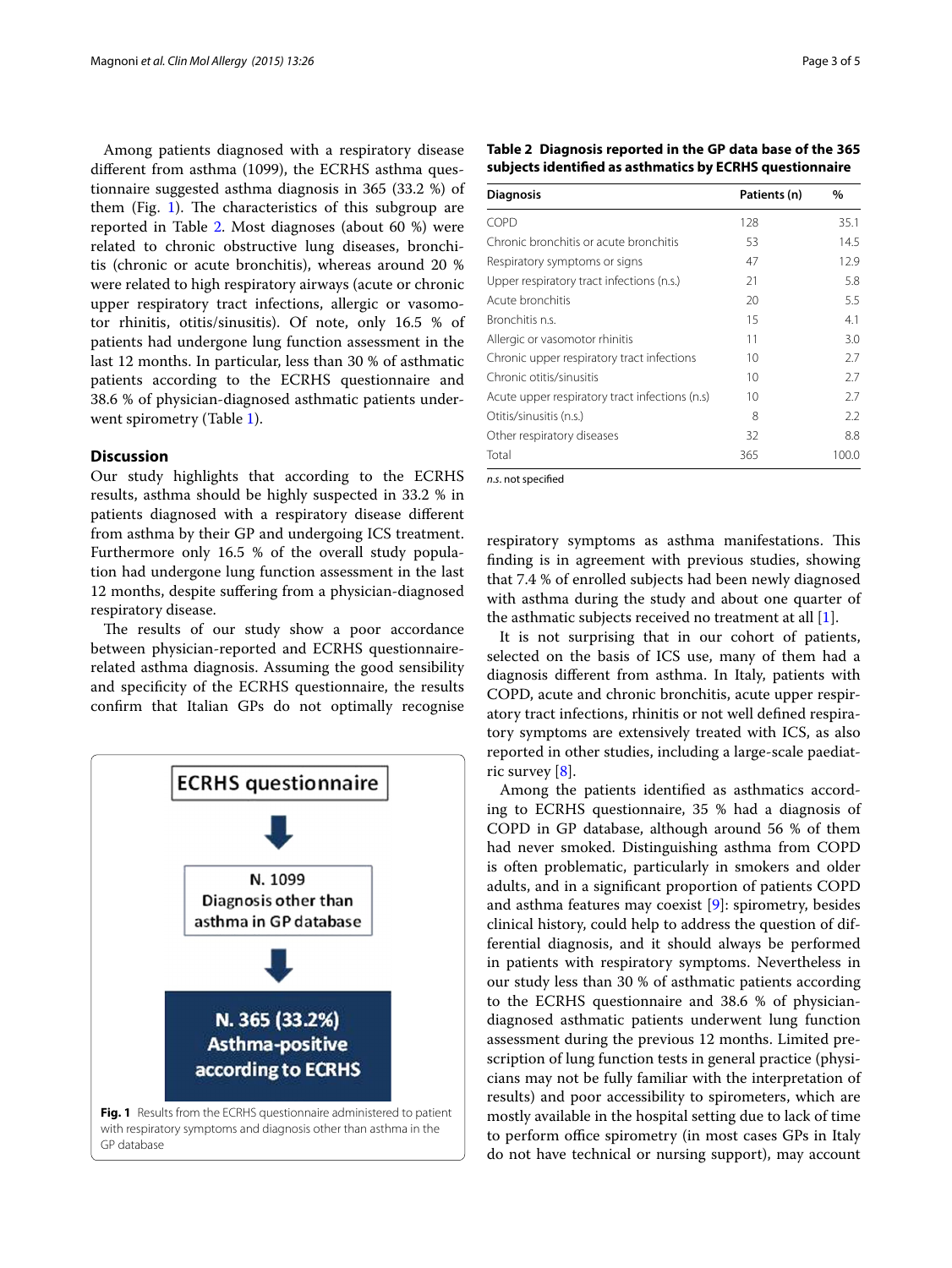for under-utilization of spirometry in primary care [\[10](#page-4-1), [11\]](#page-4-2).

Around 20 % of the patients identified as asthmatics according to ECRHS questionnaire had a diagnosis of upper airway disease in the GP database (allergic or vasomotor rhinitis or otitis/sinusitis). It is well known that allergic rhinitis and sinusitis are often associated with asthma and constitute the main risk factor for its development. Another Italian study showed that subjects with allergic rhinitis show an eightfold risk of having asthma compared to subjects without allergic rhinitis [[12\]](#page-4-3). Furthermore, in a large cohort study on subjects with allergic rhinitis without diagnosis of asthma, bronchial hyper-responsiveness and also bronchial obstruction were detected in a high percentage of patients, both during and outside the pollen season [\[13](#page-4-4)], underlining the importance of lung function assessment in patients with chronic upper airways symptoms. Nevertheless the lack of asthma identification in these patients suggests that asthma is still regarded mainly as an intermittent disease, or misrecognized as a clinical manifestation of viral infections.

Our study has some potential limitation. Firstly, only patients on ICS treatment were included in the survey, whereas those treated with other respiratory drugs were excluded. Although inhaled corticosteroids are the gold standard of asthma therapy, in general practice there is a wide range of treatments for patients with respiratory symptoms. Thus, the rate of mis/underdiagnosis of asthma observed in this study presumably affects milder patients. As regards patients treated with various anti-asthmatic agents, such as combinations of ICS and bronchodilators, recent evidence suggests a considerable amount of overdiagnosis of asthma [[14](#page-4-5)]. Secondly, untreated patients were excluded from the study population, thus patients with milder disease have been potentially lost.

Our data suggest that there is still a considerable under/misdiagnosis of asthma in the Italian primary care settings, and that the use of a validated questionnaire could be of helpful in identifying patients to address to lung function assessment.

# **Conclusions**

Asthma under/misdiagnosis and consequent inappropriate pharmacological treatment still affect asthma management. Furthermore they represent important factors contributing to asthma morbidity and mortality, whereas early detection and management might improve the longterm prognosis of affected patients. Educational efforts should be directed to improve the capability of primary care professionals, particularly GPs, to recognise asthma symptoms and to address patients to the correct diagnostic work-up and proper treatment. The use of a validated questionnaire could be of help for patients' identification.

#### **Abbreviations**

GP: General Practitioner; ECRHS: European Community Respiratory Health Survey; COPD: chronic obstructive pulmonary disease; ICS: inhaled corticosteroids; MDI: metered-dose inhaler; DPI: dry powder inhaler; ED: emergency department.

#### **Authors' contributions**

MSM, FA and AR designed the study. GB and GC coordinated the data collection. MC, GS, AR and MS contributed to data analysis and interpretation. MSM, MC and GS prepared the final version of the manuscript. All authors read and approved the final manuscript.

#### **Authors' information**

MC is the current Junior Members Chairperson of the Italian Society of Allergy, Asthma and Clinical Immunology (SIAAIC). GS is the current vice-President of the Italian Society of Allergy, Asthma and Clinical Immunology (SIAAIC).

#### **Author details**

<sup>1</sup> Medical and Scientific Department, GlaxoSmithKline, Verona, Italy. <sup>2</sup> Allergy Unit, Verona University and General Hospital, Piazzale Stefani 1, 37126 Verona, Italy. <sup>3</sup> Società Italiana di Medicina Generale, Florence, Italy. <sup>4</sup> Dipartimento di Scienze Mediche, Sezione di Medicina Interna e Cardiorespiratoria, Centro Interdipartimentale per lo Studio delle Malattie Infiammatorie delle Vie Aeree e Patologie Fumo-Correlate (CEMICEF, formerly termed Centro), Università di Ferrara, Ferrara, Italy.

#### **Acknowledgements**

We would like to warmly thank all the Italian General Practitioners involved in the present study. The present study has been supported by an unrestricted educational grant from GlaxoSmithKline spa, Verona, Italy.

#### **Compliance with ethical guidelines**

#### **Competing interests**

MSM, FA and AR are GlaxoSmithKline employees. The authors have no other relevant affiliations or financial involvement with any organization or entity with a financial interest in or financial conflict with the subject matter or materials discussed in the manuscript apart from those disclosed.

## Received: 4 August 2015 Accepted: 31 August 2015 Published online: 16 November 2015

#### **References**

- <span id="page-3-0"></span>1. Ciprandi G, Vizzaccaro A, Cirillo I, Tosco M, Passalacqua G, Canonica GW. Underdiagnosis and undertreatment of asthma: a 9-year study of Italian conscripts. Int Arch Allergy Immunol. 2001;125:211–5.
- <span id="page-3-1"></span>2. Bellia V, Battaglia S, Catalano F, Scichilone N, Incalzi RA, Imperiale C, et al. Aging and disability affect misdiagnosis of COPD in elderly asthmatics. The SARA Study. Chest. 2003;123:1066–72.
- <span id="page-3-2"></span>3. van Weel C. Underdiagnosis of asthma and COPD: is the general practitioner to blame? Monaldi Arch Chest Dis. 2002;57:65–8.
- <span id="page-3-3"></span>4. de Marco R, Cerveri I, Bugiani M, Ferrari M, Verlato G. An undetected burden of asthma in Italy: the relationship between clinical and epidemiological diagnosis of asthma. Eur Respir J. 1998;11:599–605.
- 5. de Marco R, Zanolin ME, Accordini S, Signorelli D, Marinoni A, Bugiani M, et al. A new questionnaire for the repeat of the first stage of the European Community Respiratory Health Survey: a pilot study. Eur Respir J. 1999;14:1044–8.
- <span id="page-3-4"></span>6. de Marco R, Bugiani M, Cazzoletti L, Carosso A, Accordini S, Buriani O, et al, for ISAYA study Group. The control of asthma in Italy. A multicentre descriptive study on young adults with doctor diagnosed current asthma. Allergy. 2003; 58:221–228.
- <span id="page-3-5"></span>7. Caminati M, Bettoncelli G, Magnoni MS, Rizzi A, Testi R, Passalacqua G, et al. The level of control of mild asthma in general practice: an observational community-based study. J Asthma. 2014;51:91–6.
- <span id="page-3-6"></span>8. Clavenna A, Rossi E, Berti A, Pedrazzi G, De Rosa M. Bonati M; ARNO Working Group. Inappropriate use of antiasthmatic drugs in the Italian paediatric population. Eur J Clin Pharmacol. 2003;59:565–9.